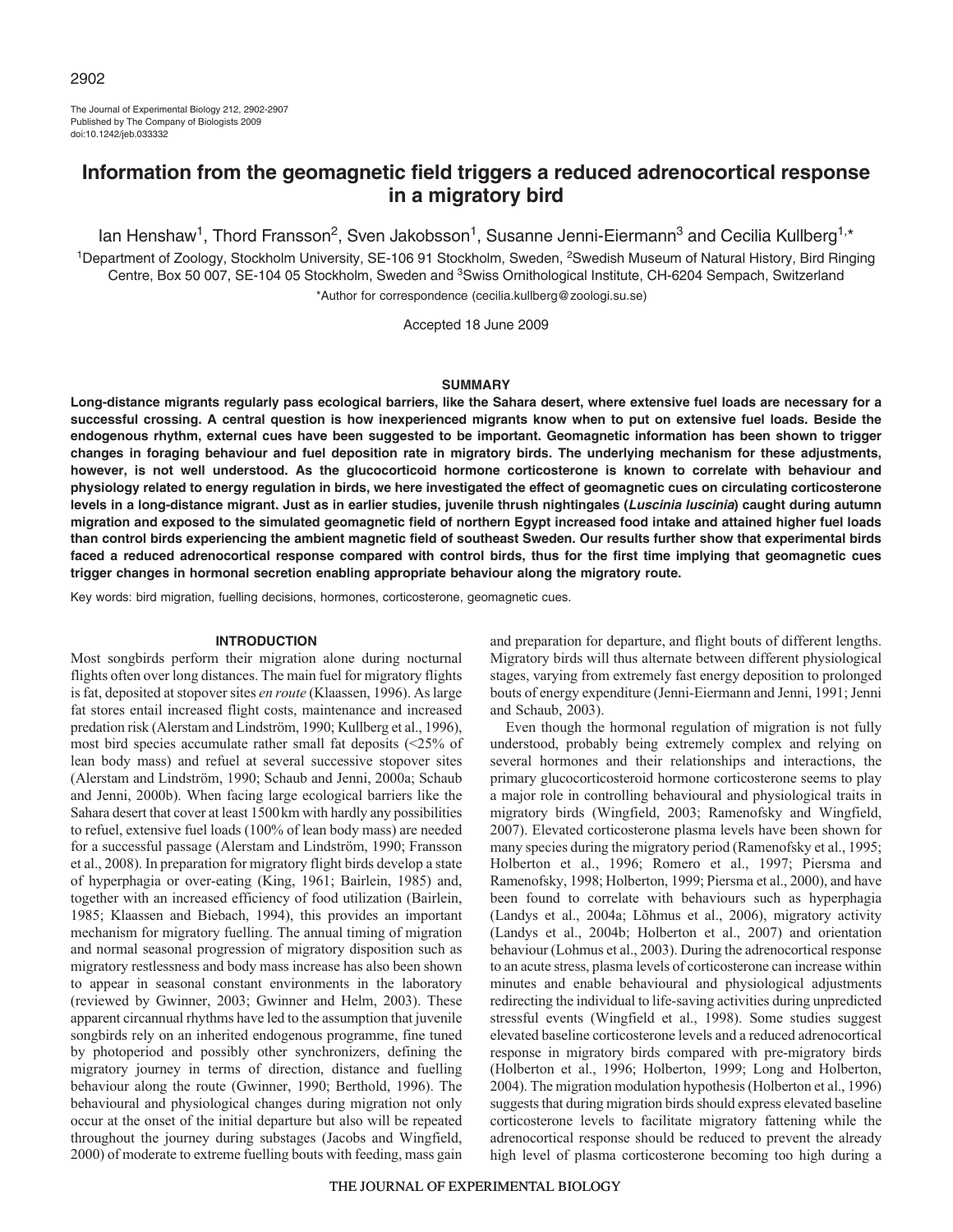stressful event, and thus causing breakdown of skeletal muscles. It has been suggested that corticosterone might play multiple roles in the control of migratory behaviour and mobilization of energy stores along the migratory route (Piersma et al., 2000; Long and Holberton, 2004). High levels of baseline corticosterone are suggested to induce hyperphagia in lean birds; in contrast, in birds with extensive fuel loads it stimulates physiological and behavioural changes that induce them to leave the stopover site (Piersma et al., 2000; Landys-Ciannelli et al., 2002).

Recent studies have shown that information from the geomagnetic field affects fuelling behaviour in migratory birds. First year thrush nightingales (*Luscinia luscinia*) exposed to a magnetic treatment simulating a migratory flight from southeast Sweden to northern Egypt increase food intake and attain a higher fuel load compared with control birds experiencing the ambient magnetic field in southeast Sweden (Fransson et al., 2001; Kullberg et al., 2003; Henshaw et al., 2008). These results are in line with the suggestion that migratory birds use external cues to get more precise information than the endogenous time programme alone would allow in deducing their latitudinal position (Gwinner, 1996; Thorup and Rabøl, 2001; Fransson et al., 2005), and suggest that geomagnetic information might act as an external synchronizer affecting hormonal secretions during migration, leading to adaptive fuelling behaviour along the migratory route (Henshaw et al., 2008). In order to investigate the effect of geomagnetic information on corticosterone secretion in migratory birds we here repeated our earlier studies and also measured baseline corticosterone levels and the adrenocortical response in juvenile thrush nightingales trapped in southeast Sweden during autumn migration and exposed to either the ambient magnetic field of southeast Sweden or the magnetic field of northern Egypt. We expected to observe a difference in hormone levels in the two treatment groups, providing insight into the importance of external geomagnetic cues for hormonal changes, and thus optimal fuelling along the migratory route.

## **MATERIALS AND METHODS Subjects**

Thrush nightingales (*Luscinia luscinia* L.) were trapped using mist nets during August 2007, in the vicinity of Tovetorp Zoological Research Station, in southeast Sweden (58°56'N, 17°08'E). To avoid the effects of age and experience from an earlier migration only first year birds were used in the study. Individuals were chosen that had completed their post-juvenile moult and had small amounts of visible fat stores [fat score 0–2 according to Pettersson and Hasselquist (Pettersson and Hasselquist, 1985)]. The study was carried out with permission from the Swedish Animal Welfare Agency (permission number: 41-07) and the experiment was conducted in accordance with Animal Behaviour Society Guidelines for the Use of Animals in Research and with the legal requirements in Sweden.

#### **Animal husbandry during the experiment**

Experiments were performed in four wooden sheds  $(5 \text{ m} \times 5 \text{ m} \times 5 \text{ m})$ built of non-magnetic material and placed 20m apart. Each shed contained a magnetic coil system enabling manipulation of the magnetic field. Semi-transparent plastic roofs blocked potential celestial cues but allowed some light through. The reduction in light spectra caused by the plastic roof was compensated for using four daylight bulbs in each shed (HP1-T Plus Philips Powertone 400W; Philips Sweden AB, Stockholm, Sweden) following the natural daylight. In each shed, four birds were housed in separate circular cages (70cm diameter and 70cm height) constructed of nonmagnetic material with a wooden perch in the middle of the cage. Plastic baffles (0.5cm thickness) between each cage were used to separate birds visually. In addition the baffles were covered with sound-absorbing material (Acusticell VF, 15mm thickness; Odecon Sweden AB Sontech, Stockholm, Sweden) to reduce sound disturbance between cages. Birds were fed a dry food mixture (10g per day) (Berthold et al., 1990), mealworms (*Tenebrio molitor*; 30g per day) and water *ad libitum*. Fresh food and water were provided daily in the morning and the amount of food eaten was recorded by weighing the remaining food. Automatic and continuous registration of body mass was achieved by placing food trays on electronic scales (Precisa 310C or Precisa XB320C, Precisa Gravimetrics AG, Dietikon, Switzerland) connected to computers. When calculating the increase in body mass during the 12 days of the experiment, daily body mass at 19:00h was used.

#### **Treatments**

Two of the sheds were used for the control treatment; birds housed in these sheds received no manipulation and experienced the ambient geomagnetic field of Tovetorp (total intensity: 50,900nT; inclination: 72°5') during the 12 days of the experiment. In the two other sheds experimental birds were exposed to a simulation of the magnetic field of northern Egypt (31°00'N, 29°00'E; total intensity: 40,100 nT; inclination: 44°23') during the 12 days of the experiment. The magnetic field of northern Egypt was calculated according to IGRF 10th generation (International Association of Geomagnetism and Aeronomy, 2005). The chosen location in northern Egypt is based on autumn ring recoveries of thrush nightingales in the eastern Mediterranean area ringed in northern Europe, suggesting that they prepare for crossing the Sahara desert in a confined species-specific area (Fransson et al., 2005; Kullberg et al., 2003). In total eight birds were subject to the magnetic treatment and eight birds were used as controls.

#### **The magnetic coils**

To generate a volume of  $1.5 \text{ m} \times 1.5 \text{ m} \times 0.75 \text{ m}$  in which four caged birds could be subjected to a manipulated homogeneous magnetic field, each shed contained a magnetic coil system of aluminium profiles  $(3 \text{ m} \times 3 \text{ m})$ . The system consisted of three independent series of four quadratic coils each, arranged to control the *X*- (north–south), *Y*- (east–west) and *Z*-components (vertical) of the magnetic field. For further information on the magnetic coil systems see Kullberg et al. (Kullberg et al., 2007).

#### **Blood sampling procedure**

A generally accepted method of recording plasma corticosterone is based on measurement of the baseline level and the adrenocortical response. The baseline levels of plasma corticosterone can be measured in a blood sample taken within 3min from the time a bird flew into the mist net or from the time the experimenter entered the holding room, while the individual's responsiveness to a stressful situation is measured by taking an additional sample after at least 30min from when the handling started (Wingfield et al., 1998). Directly after being trapped, birds were housed in separate cages in the laboratory on a restricted diet (8g of mealworms and water *ad libitum*) to prevent accumulation of large fuel loads before the actual experiment started. After 2 days of acclimatization an initial blood sample was taken, after which the birds were taken to the experimental sheds and the experiment begun. Thereafter two more blood samples were taken: in the middle (day 6 of the experiment) and at the end of the experiment (day 12 of the experiment). All blood sampling took place in the morning between 08:00 and 09:30h*.* At each of the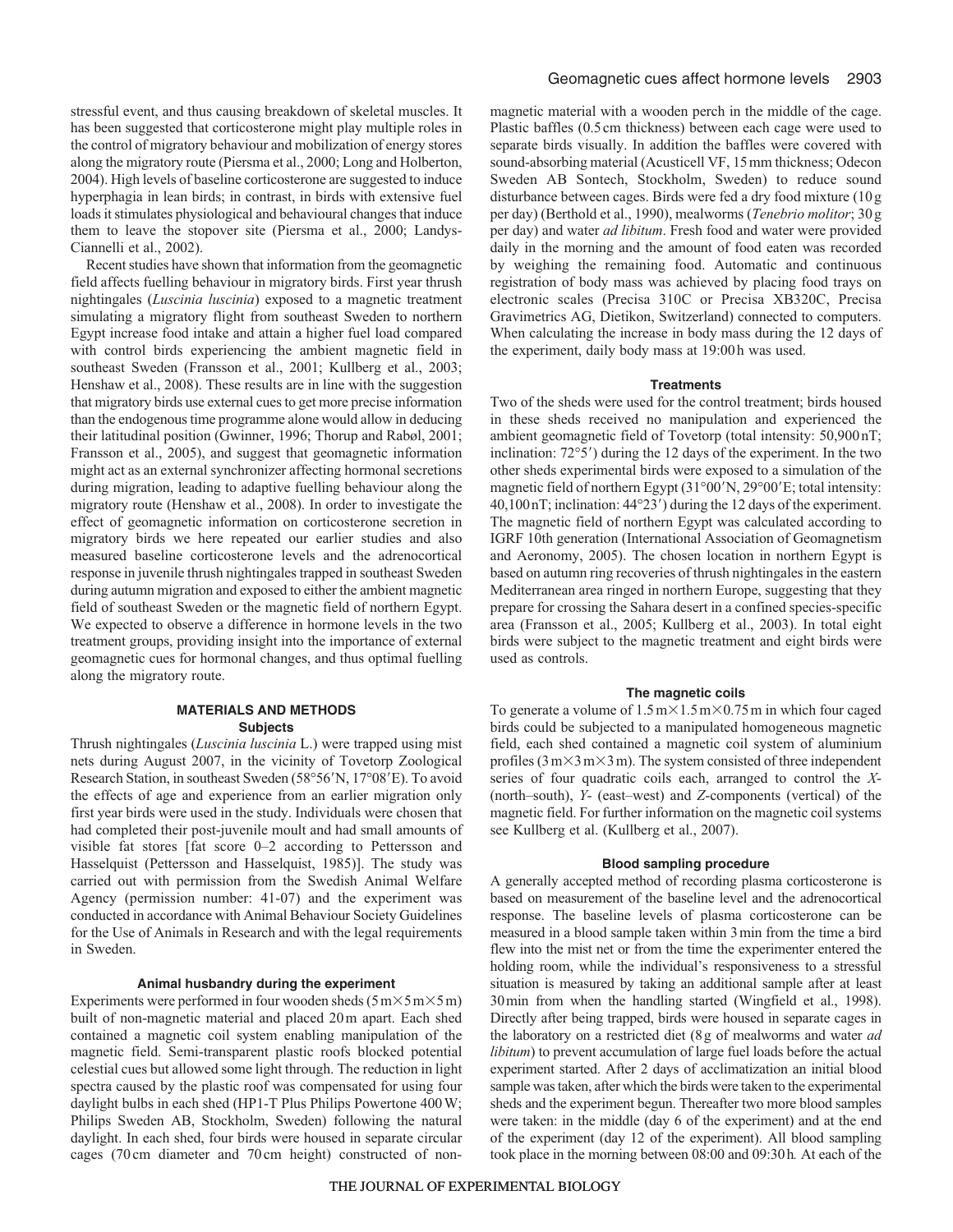## 2904 I. Henshaw and others

Table 1. Body mass increase from day 2

| Factor                | d.f. effect, d.f. error |      | 0.29     |  |
|-----------------------|-------------------------|------|----------|--|
| Treatment             | 1.14                    | 1.3  |          |  |
| Day                   | 8.112                   | 11.7 | < 0.0001 |  |
| $Day\times treatment$ | 8.112                   | 3.3  | 0.002    |  |

Statistics from ANOVA with day as repeated measurement with 9 levels (days 3–11) and treatment (experimental and control) as independent factor.

three blood sampling occasions (before, in the middle and at the end of experiment) a baseline sample was collected for each bird as soon as possible after entering the holding room (mean±s.e.m.: 3.1±0.16min; range: 1.6–6.0min), and a second sample to evaluate the adrenocortical response was collected after 30min (mean±s.e.m.: 34±0.73min; range: 27–52min). Between the two samples the birds were held in individual cloth bags hung inside the test cages. Body mass was recorded for each bird after the second blood sample. Blood samples were obtained by puncturing the alar vein with a sterile 27-gauge needle and collecting the blood into heparinized microhaematocrit capillary tubes. Blood samples were then immediately placed on ice and centrifuged within 30min at 3000r.p.m. (centrifugal radius: 6.6cm) for 5min. Plasma was removed and frozen in microcentrifuge tubes at –20°C until being transferred on dry ice to the laboratory of S.J.-E. for corticosterone analysis. Because of technical problems with obtaining enough blood, the sample size was sometimes lower than the total of 16 birds used in the study (baseline sample day 6: *N*=13; baseline sample day 12: *N*=15). Data were normally distributed and the assumption of equal variance was met, thus Student's *t*-test and ANCOVA were used.

## **Corticosterone assay**

Plasma total corticosterone concentration was determined using an enzyme-immunoassay (Munro and Stabenfeldt, 1984; Munro and Lasley, 1988) following Müller et al. (Müller et al., 2006); 5μl plasma was added to 195μl water, and from this solution we extracted corticosterone with 4ml dichloromethane, which was re-dissolved in phosphate buffer and measured in triplicate in the enzymeimmunoassay. The dilution of the corticosterone antibody (Chemicon Int., Temecula, CA, USA; cross-reactivity: 11-dehydrocorticosterone 0.35%, progesterone 0.004%, 18-OH-DOC 0.01%, cortisol 0.12%, 18-OH-B 0.02% and aldosterone 0.06%) was 1:8000. We used HRP (1:400,000) linked to corticosterone as the enzyme label and ABTS as the substrate. The concentration of corticosterone in plasma samples was calculated using a standard curve run in duplicate on each plate. Internal controls were included on each plate. Intra-assay variation was 6.08% and inter-assay variation 13.9%.

## **RESULTS**

# **The effect of the magnetic field on fuel deposition rate**

Initial body mass and wing length did not differ between treatments (Student's *t*-test; body mass: *t*=–0.22, d.f.=14, *P*=0.82; wing length: *t*=0.32, d.f.=14, *P*=0.76). All birds increased in body mass and experimental birds showed a greater increase over the course of the experiment than control birds (Table1; Fig.1). Experimental birds also tended to eat more food during the second part of the experiment (cumulative food intake days 7–12, Student's *t*-test; *t*=–2.01, d.f.=14, *P*=0.06).

**The effect of the magnetic field on corticosterone level** There was no difference in baseline corticosterone or adrenocortical response levels between treatments before the experiment



Fig. 1. Mean (±s.e.m) body mass increase from day 2 for experimental (open circles) and control birds (filled circles). The arrows mark the time of blood sampling.

(ANCOVA with corticosterone level as dependent variable, treatment as categorical predictor and time to take blood sample as covariate: baseline: *F*1,13=1.5, *P*=0.23; adrenocortical response: *F*1,13=0.07, *P*=0.79) (Fig.2). Baseline levels, however, were in some cases very high (minimum:  $2.2 \text{ ng m}^{-1}$ ; maximum:  $93.0 \text{ ng m}^{-1}$ ; mean±s.d.: 19.7±24.1ngml–1). Baseline corticosterone levels did not differ between treatments during the course of the experiment (Table 2; Fig. 2). Experimental birds, however, had a lower adrenocortical response than control birds, and there was an overall reduction in the response during the course of the experiment (Table2, Fig.2).

## **DISCUSSION**

Our results for the first time imply that geomagnetic information triggers changes in corticosterone secretion in birds, enabling appropriate behaviour along the migratory route. Birds in the present study were all trapped at the onset of the migratory period and should be in a migratory disposition with an urge to increase fuel loads and migrate. The only difference between the two treatment groups



Fig. 2. Mean (±s.e.m) corticosterone levels at the three sampling occasions for experimental and control birds. Filled circles represent baseline levels and open circles represent the adrenocortical response.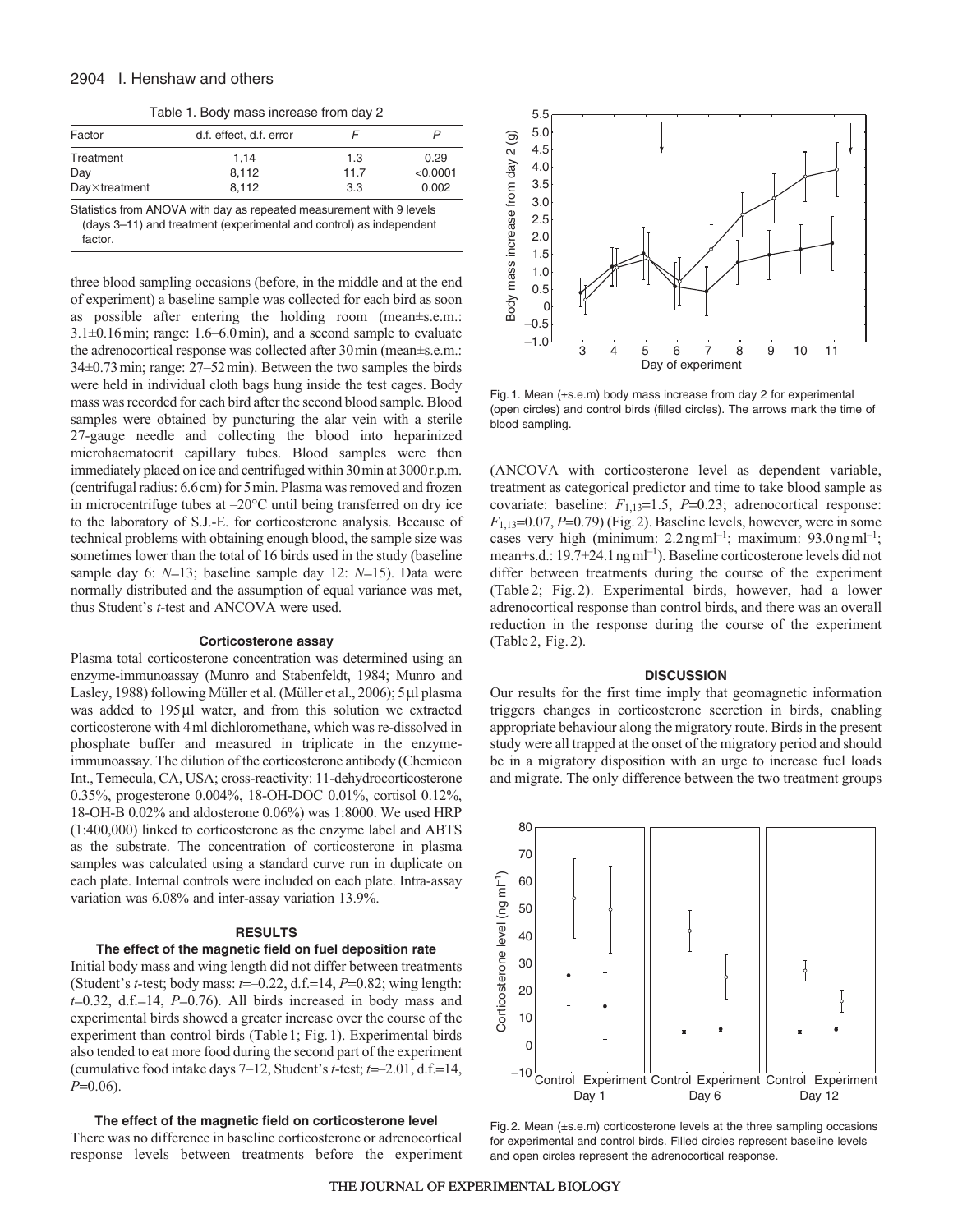| Factor                | <b>Baseline</b>         |       |      | Adrenocortical response |     |      |
|-----------------------|-------------------------|-------|------|-------------------------|-----|------|
|                       | d.f. effect, d.f. error |       | D    | d.f. effect, d.f. error |     |      |
| Treatment             | 1,10                    | 0.1   | 0.72 | 1,13                    | 6.7 | 0.04 |
| Day                   | 1,10                    | 0.001 | 0.98 | 1,13                    | 7.6 | 0.02 |
| Time                  | 1,10                    | 2.7   | 0.13 | 1,13                    | 0.2 | 0.89 |
| $Day\times treatment$ | 1.10                    | 0.5   | 0.47 | 1.13                    | 0.7 | 0.41 |

Table 2. Baseline plasma corticosterone concentration and the adrenocortical response during the experiment

Statistics from ANCOVAs with day as repeated measurement with two levels (day 6 and 12), treatment as independent factor and time to take blood sample (Time) as changing covariate.

is the manipulation of the geomagnetic field experienced over the 12 days, giving the birds different information about where they are located along the migratory route. Birds experiencing the simulated geomagnetic field of northern Egypt are expected to prepare for a much longer flight (crossing more than 1500km with no feeding possibilities) than birds experiencing the ambient magnetic field of southeast Sweden where more moderate fuel loads are required (Alerstam and Lindström, 1990). Birds experiencing a simulation of the geomagnetic field of northern Egypt not only increased fuel deposition rate compared with control birds experiencing the ambient magnetic field of southeast Sweden but also showed a reduced adrenocortical response. This result is in agreement with the hypothesis that birds facing severe environments, e.g. during reproduction (Romero et al., 1997) and migration (Ramenofsky et al., 1995; Holberton et al., 1996), inhibit the adrenocortical response to environmental stressors, thus allowing the animal to carry on with breeding and feeding activities, respectively, during stressful conditions. Accordingly, and just as in earlier studies of thrush nightingales experiencing a simulation of the geomagnetic field of northern Egypt, the elevated fuel deposition rate seems to be due to an increase in food intake (Henshaw et al., 2008). The reduced adrenocortical response could thus be an adaptive response enabling birds to spend more time feeding in spite of stressful events (e.g. predator risk) encountered at stopover sites, and thus be able to more rapidly accumulate extensive fuel loads in anticipation of a long energy-demanding nonstop flight.

We furthermore observed a difference in body mass increase between the two treatment groups after the stressful event of blood sampling in the middle of the experiment, which might be linked to the reduced adrenocortical response (Fig.1). Birds exposed to the ambient magnetic field of southern Sweden seemed to be more affected by the stressful treatment and did not increase their body mass for 2 days, while birds exposed to the magnetic field of northern Egypt recovered much faster and continued to accumulate fuel loads the day after the stressful event. Accordingly, it has recently been shown that raised corticosterone levels can cause substantial increases in oxygen uptake leading to increased energy expenditure (DuRant et al., 2008). It might be argued that birds exposed to the magnetic field of northern Egypt do not react to the magnetic field of Egypt *per se*, but that any change in the magnetic field causes chronic stress resulting in a reduced adrenocortical response and hyperphagia. In an earlier study we have, however, shown that European robins (*Erithacus rubecula*), being medium-distance migrants, reduce their fuel deposition rate in a biologically relevant way as a result of a magnetically simulated migratory journey from Sweden to their wintering area in Spain compared with control birds experiencing the ambient magnetic field of Sweden (Kullberg et al., 2007). This nicely illustrates that a reduction in magnetic field intensity and inclination (a southward flight from Sweden) does not

induce a general stress response causing hyperphagia in migratory birds but, rather, triggers either an increase or a decrease in fuel deposition rate depending on the biological relevance for the species. Furthermore, there were no differences in baseline levels of corticosterone between experimental and control birds in the present study, suggesting that the magnetic treatment *per se* did not impose additional stress on the birds. The lower adrenocortical response in birds exposed to magnetic field changes is thus not linked to a change in baseline corticosterone levels, which is in accordance with the suggestion that baseline corticosterone and adrenocortical responses are regulated differently, with baseline corticosterone levels showing more seasonal rhythms than the adrenocortical response (Romero, 2002). Furthermore, a large variation in adrenocortical responses in birds during migration has been observed, suggesting that the level of adrenocortical response is more dependent upon the current ecological context and fuel load requirements (Ramenofsky et al., 1995; Jenni et al., 2000; Breuner et al., 2008). Before the experiment started we recorded unusually high baseline corticosterone levels, which is not surprising given the birds had only been in captivity for 2 days and thus had not acclimatized to captivity. Furthermore, they were held on a restricted diet during these first days, which is known to increase baseline levels in some birds (Reneerkens et al., 2002) (but see Schwabl et al., 1991). During the later part of the experiment both experimental and control birds showed similar low levels of baseline corticosterone (mean $\pm$ s.d.: 5.6 $\pm$ 1.6 ng ml<sup>-1</sup> at the end of the experiment) to those measured in seven passerine species trapped during autumn migration in Europe (Gwinner et al., 1992) and in garden warblers (*Sylvia borin*) stopping over in the Sahara desert during autumn migration (Schwabl et al., 1991). This indicates that the birds under study, after habituation to captivity, showed no extreme stress due to the experimental set-up.

Birds sampled just prior to a long non-stop flight, have been reported to show moderately elevated baseline corticosterone levels compared with birds of the same species sampled when there is no need for extended energy stores [red knots (*Calidris canutus*) (Piersma et al., 2000); bar-tailed godwits (*Limosa lapponica*) (Ramenofsky et al., 1995; Landys-Ciannelli et al., 2002); western sandpipers (*Calidris mauri*) (O'Reilly and Wingfield, 2003)], suggesting that a high energetic demand and unpredictable environmental circumstances ahead induce elevated baseline corticosterone levels in migratory birds (Piersma et al., 2000; Landys-Ciannelli et al., 2002). The lack of an increased baseline corticosterone level in experimental birds in the present study might thus seem puzzling. However, a high level of baseline corticosterone prior to a long non-stop flight has been shown to correlate with extensive fuel loads and has thus been suggested to stimulate physiological and behavioural changes that induce birds to leave the stopover site (Piersma et al., 2000; Landys-Ciannelli et al., 2002). As none of the experimental birds under study at the end of the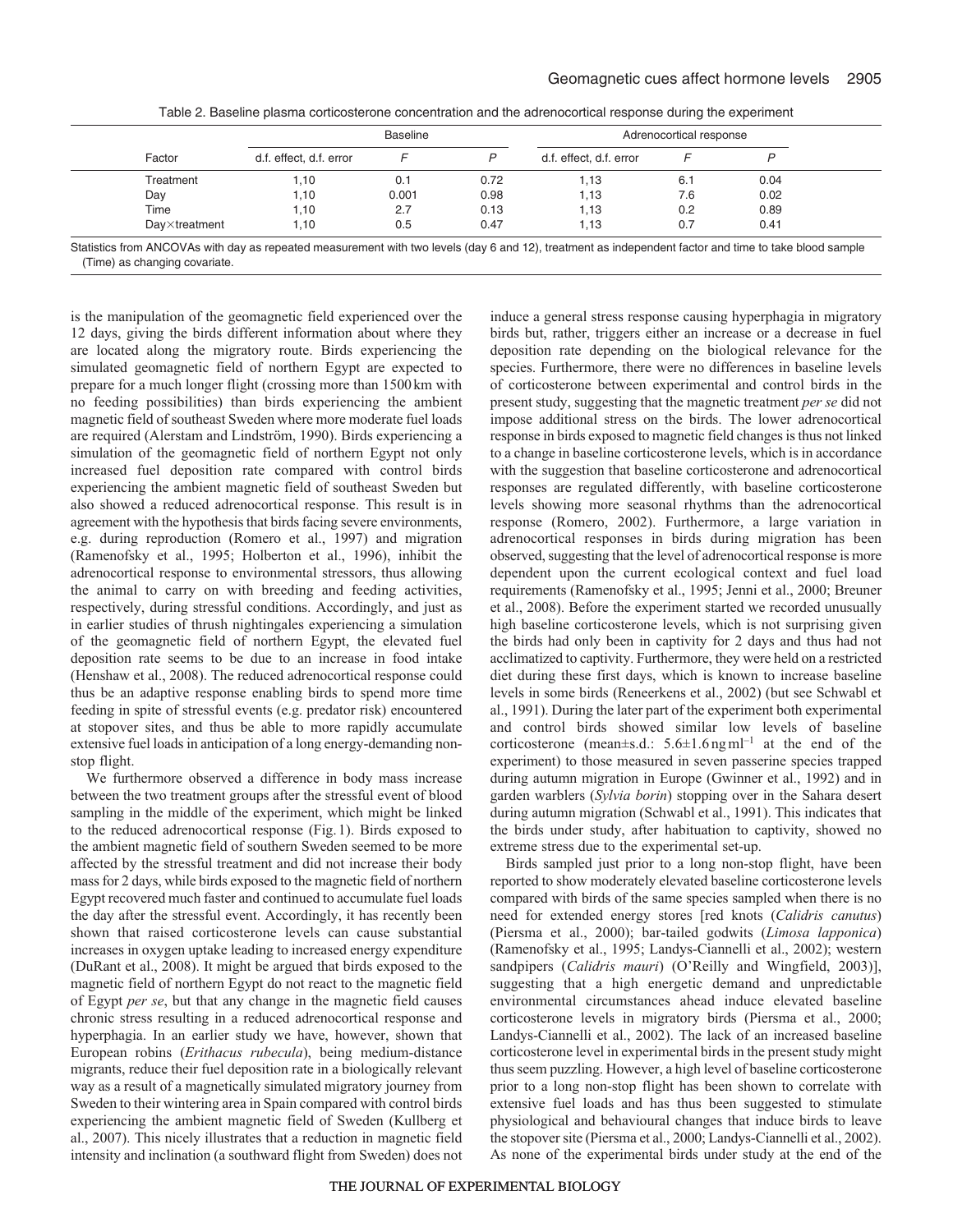## 2906 I. Henshaw and others

experiment (maximum of 34% of lean body mass in this study) had reached a sufficient amount of fuel to successfully be able to pass the Sahara desert [80–100% of lean body mass (Alerstam and Lindström, 1990; Fransson et al., 2008)], baseline levels would not be expected to rise until a higher fuel load had been obtained. The lack of a complete response in the experimental birds resembling natural fuelling patterns is probably due to constraints in the experimental set-up (for example the very fast change to the magnetic field of Egypt and the absence of all other natural cues birds will obtain during migration) (Kullberg et al., 2003).

Corticosterone levels in birds are known to vary with social and environmental factors (Raof et al., 2006; Rubenstein, 2007; Jenni-Eiermann et al., 2008), but observed seasonal variation in corticosterone levels has been suggested to be mediated through photoperiodically induced seasonal changes in physiology rather than variation in environmental factors like temperature, storms or habitat condition (Romero et al., 1997; Romero and Wingfield, 1998; Romero, 2002; Landys et al., 2004b; Romero and Rich, 2007; Holberton et al., 2008). Annual variation of the geomagnetic field has been suggested to act as a seasonal synchronizer affecting the circannual rhythm of the neuroendocrine system in mammals [(see Löscher and Fiedler, 1996; Burch et al., 1999; Meyer et al., 2006) and references therein]. Our results for the first time show that geomagnetic information affects corticosterone levels of birds, reflecting an intrinsic change in migratory status due to an external cue (the geomagnetic field) signalling for 'substages' of migration (Jacobs and Wingfield, 2000) that require different hormonal levels to enable birds to prepare for a forthcoming long non-stop flight. In accordance, a recent study of fuelling behaviour before the Saharan crossing in first-year garden warblers suggests that inexperienced birds switch from a fuelling programme used throughout Europe to a programme preparing for the desert crossing with stopover times that are twice as long and accumulation of extensive fuel loads very close to the desert (Fransson et al., 2008). This precise fuelling strategy close to the crossing indicates an allostatic change bringing birds to a different internal physiological state (McEwens and Wingfield, 2003; Landys et al., 2006) that, according to our novel finding, may be induced by geomagnetic information.

Financial support was received from the Swedish Research Council (to C.K.), and from August Emil Wilhelm Smitts stipendium, Kungl. Vetenskapsakademien, Helge Ax:son Johnson Stiftelse (to I.H.).

#### **REFERENCES**

- **Alerstam, T. and Lindström, Å.** (1990). Optimal bird migration: the relative importance of time, energy and safety. In Bird Migration: The Physiology and Ecophysiology (ed. E. Gwinner), pp. 331-350. Berlin: Springer-Verlag.
- **Bairlein, F.** (1985). Efficiency of food utilization during fat deposition in the longdistance migratory garden warbler, Sylvia borin. Oecologia **68**, 118-125.
- **Berthold, P.** (1996). Control of Bird Migration. London: Chapman & Hall.
- **Berthold, P., Querner, U. and Schlenker, R.** (1990). Die Mönchgrasmücke Sylvia atricapilla. Wittenberg Lutherstadt: Die neue Brehm-Bücherei.
- **Breuner, C. W., Patterson, S. H. and Hahn, T. P.** (2008). In search of relationships between the acute adrenocortical response and fitness. Gen. Comp. Endocrinol. **157**, 288-295.
- **Burch, J., Reif, J. and Yost, M.** (1999). Geomagnetic disturbance are associated with reduced nocturnal excretion of melatonin metabolite in humans. Neurosci. Lett. **266**, 209-212.
- **DuRant, S. E., Romero, L. M., Talent, L. G. and Hopkins, W. A.** (2008). Effect of exogenous corticosterone on respiration in a reptile. Gen. Comp. Endocrinol. **156**, 126-133.
- **Fransson, T., Jakobsson, S., Johansson, P., Kullberg, C., Lind, J. and Vallin, A.** (2001). Bird migration: magnetic cues trigger extensive refuelling. Nature **414**, 35-36.
- **Fransson, T., Jakobsson, S. and Kullberg, C.** (2005). Non-random distribution of ring recoveries from trans-Saharan migrants indicates species-specific stopover sites. J. Avian Biol. **36**, 6-11.
- **Fransson, T., Barbuotis, C., Mellroth, R. and Akriotis, T.** (2008). When and where to fuel before the Saharan desert – extended stopover and migratory fuelling in firstyear garden warblers Sylvia borin. J. Avian Biol. **39**, 133-138.
- **Gwinner, E.** (1990). Circannual rhythm in bird migration: control of temporal patterns and interaction with photoperiod. In Bird Migration: Physiology and Ecophysiology (ed. E. Gwinner), pp. 257-268. Berlin: Springer Verlag.
- **Gwinner, E.** (1996). Circadian and circannual programmes in avian migration. J. Exp. Biol. **199**, 39-48.
- **Gwinner, E.** (2003). Circannual rhythms in birds. Curr. Opin. Neurobiol. **13**, 770-778.
- **Gwinner, E. and Helm, B.** (2003). Circannual and circadian contributions to the timing of avian migration. In Avian Migration (ed. P. Berthold, E. Gwinner and E. Sonnenschein), pp. 81-96. Berlin: Springer-Verlag.
- **Gwinner, E., Zeman, M., Schwabl-Benzinger, I., Jenni-Eiermann, S., Jenni, L. and Schwabl, H.** (1992). Corticosterone levels of passerine birds during migratory flight. Naturwissenschaften **79**, 276-278.
- **Henshaw, I., Fransson, T., Jakobsson, S., Lind, J., Vallin, A. and Kullberg, C.** (2008). Food intake and fuel deposition in a migratory birds is affected by multiple as well as single-step changes in the magnetic field. J. Exp. Biol. **211**, 649-653.
- **Holberton, R. L.** (1999). Changes in patterns of corticosterone secretion concurrent with migratory fattening in a neotropical migratory bird. Gen. Comp. Endocrinol. **116**, 49-58.
- **Holberton, R. L., Parrish, J. D. and Wingfield, J. C.** (1996). Modulation of the adrenocortical stress response in neotropical migrants during autumn migration. Auk **113**, 558-564.
- **Holberton, R. L., Wilson, C. M., Hunter, M. J., Cash, W. B. and Sims, C. G.** (2007). The role of corticosterone in supporting migratory lipogenesis in the dark-eyed junco, Junco hyemalis: a model for central and peripheral regulation. Physiol. Biochem. Zool. **80**, 125-137.
- **Holberton, R. L., Boswell, T. and Hunter, M. J.** (2008). Circulating prolactin and corticosterone concentrations during the development of migratory condition in the Dark-eyed Junco, Junco hyemalis. Gen. Comp. Endocrinol. **155**, 641-649.
- **International Association of Geomagnetism and Aeronomy** (2005). The 10th generation international geomagnetic reference field. Division V, Working group VMOD: geomagnetic field modeling. Geophys. J. Int. **161**, 561-565.
- **Jacobs, J. D. and Wingfield, J. C.** (2000). Endocrine control of life-cycle stages: a constraint on response to the environment. Condor **102**, 35-51.
- **Jenni, L. and Schaub, M.** (2003). Behavioural and physiological reactions to environmental variation in bird migration: a review. In Avian Migration (ed. P. Berthold, E. Gwinner and E. Sonnenschein). Heidelberg: Springer.
- **Jenni, L., Jenni-Eiermann, S., Spina, F. and Schwabl, H.** (2000). Regulation of protein breakdown and adrenocortical response to stress in birds during migratory flight. Am. J. Physiol. Regul. Integr. Comp. Physiol. **278**, R1182-R1189.
- **Jenni-Eiermann, S. and Jenni, L.** (1991). Metabolic responses to flight and fasting in night-migrating passerines. J. Comp. Physiol. B **161**, 465-474.
- **Jenni-Eiermann, S., Glaus, E., Grüebler, M., Schwabl, H. and Jenni, L.** (2008). Glucocorticoid response to food availability in breeding barn swallows (Hirundo rustica). Gen. Comp. Endocrinol. **155**, 558-565.
- **King, J.** (1961). On the regulation of vernal premigratory fattening in the whitecrowned sparrow. Physiol. Zool. **34**, 145-157.
- **Klaassen, M.** (1996). Metabolic constraints on long-distance migration in birds. J. Exp. Biol. **199**, 57-64.
- **Klaassen, M. and Biebach, H.** (1994). Energetics of fattening and stavation in the long-distance migratory garden warbler, Sylvia borin, during the migratory phase. J. Comp. Physiol. B **164**, 362-371.
- **Kullberg, C., Fransson, T. and Jakobsson, S.** (1996). Impaired predator evasion in fat blackcaps (Sylvia atricapilla). Proc. R. Soc. Lond. B Biol. Sci. **263**, 1671-1675.
- **Kullberg, C., Lind, J., Fransson, T., Jakobsson, S. and Vallin, A.** (2003). Magnetic cues and time of season affect fuel deposition in migratory thrush nightingales (Luscinia luscinia). Proc. R. Soc. Lond. B Biol. Sci. **270**, 373-378.
- **Kullberg, C., Henshaw, I., Jakobsson, S., Johansson, P. and Fransson, T.** (2007). Fuelling decisions in migratory birds: geomagnetic cues override the seasonal effect. Proc. R. Soc. Lond. B Biol. Sci. **274**, 2145-2151.
- **Landys-Ciannelli, M. M., Ramenofsky, M., Piersma, T., Jukema, J. and Wingfield, J. C.** (2002). Baseline and stress-induced plasma corticosterone during longdistance migration in the bar-tailed godwit, Limosa lapponica. Physiol. Biochem. Zool. **75**, 101-110.
- **Landys, M. M., Ramenofsky, M., Guglielmo, C. G. and Wingfield, J. C.** (2004a). The low-affinity glucocorticoid receptor regulates feeding and lipid breakdown in the migratory Gambel's white-crowned sparrow Zonotrichia leucophrys gambelii. J. Exp. Biol. **207**, 143-154.
- **Landys, M. T. M., Wingfield, J. C. and Ramenofsky, M.** (2004b). Plasma corticosterone increases during migratory restlessness in the captive white-crowned sparrow Zonotrichia leucophrys gambelli. Horm. Behav. **46**, 574-581.
- **Landys, M. M., Ramenofsky, M. and Wingfield, J. C.** (2006). Actions of glucocorticoids at a seasonal baseline as compared to stress-related levels in the regulation of periodic life processes. Gen. Comp. Endocrinol. **148**, 132-149.
- **Lohmus, M., Sandberg, R., Holberton, R. L. and Moore, F. R.** (2003). Corticosterone levels in relation to migratory readiness in red-eyed vireos (Vireo olivaceus). Behav. Ecol. Sociobiol. **54**, 233-239.
- **Lõhmus, M., Sundstrom, F. and Moore, F. R.** (2006). Non-invasive corticosterone treatment changes foraging intensity in red-eyed vireos Vireo olivaceus. J. Avian Biol. **37**, 523-526.
- **Long, J. A. and Holberton, R. L.** (2004). Corticosterone secretion, energetic condition, and a test of the migration modulation hypothesis in the hermit thrush (Catharus guttatus), a short-distance migrant. Auk **121**, 1094-1102.
- **Löscher, W. and Fiedler, M.** (1996). The role of technical, biological and pharmacological factors in the laboratory evaluation of anticonvulsant drugs. VI. Seasonal influence on maximal electroshock and pentylenetetrazol seizure threshold. Epilepsy Res. **25**, 3-10.
- **McEwens, B. and Wingfield, J. C.** (2003). The concept of allostasis in biology and biomedicine. Horm. Behav. **43**, 2-15.